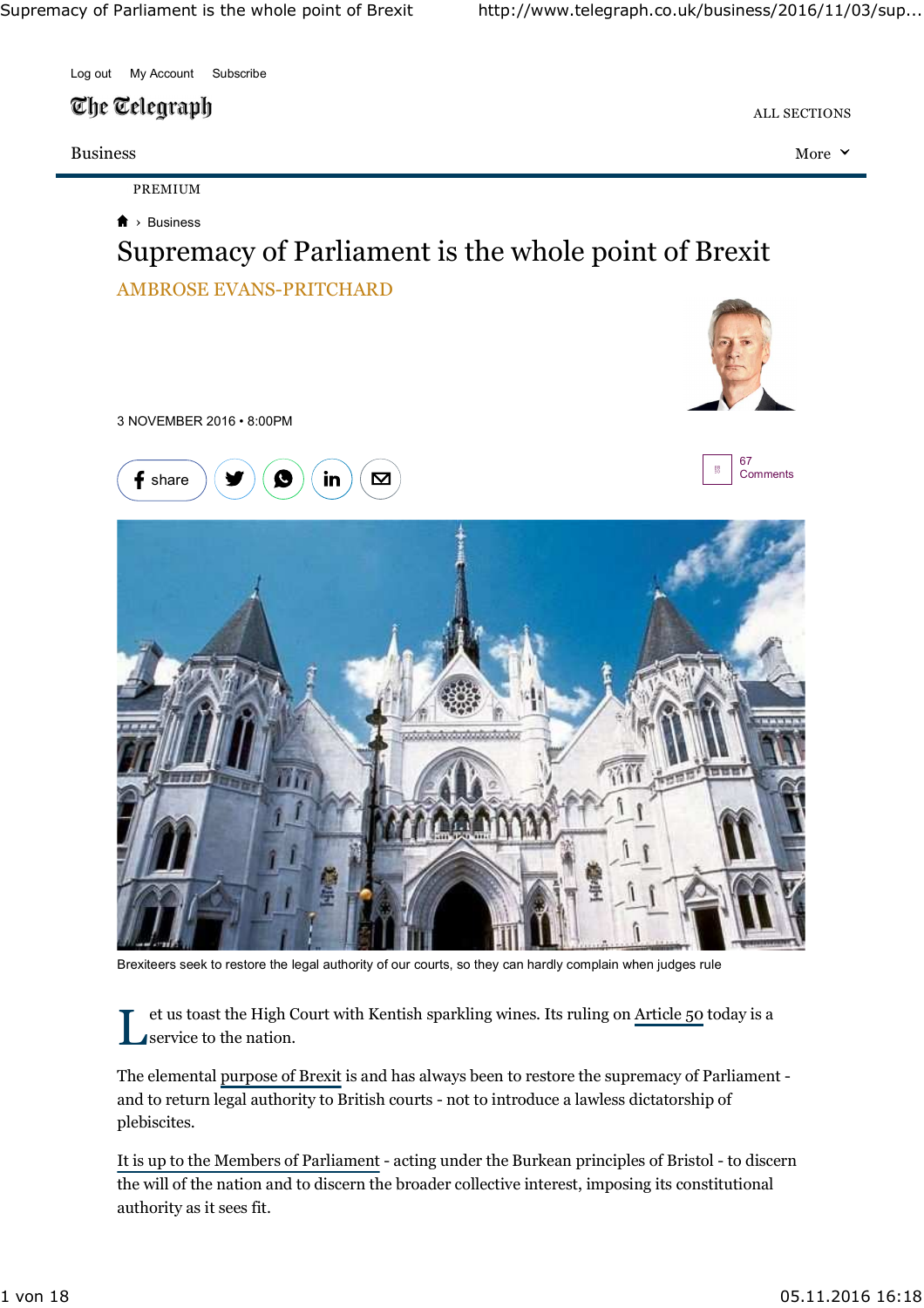# A Brexit conducted so recklessly that it led to the break-up of the " UK, destroyed the Good Friday Agreement, and caused havoc to our friends in Ireland would not be worth having "

Assuming that this ruling is upheld by the UK Supreme Court in January or soon after - and there is every reason to suppose it will be - the Government has effectively lost its power to impose its own Brexit predilections.

This is a triumph for those who want a liberal withdrawal from the EU on cordial terms, and place the highest value on the cohesion of the UK's four constituent nations.

### FAQ | High court ruling on Article 50

#### What does the ruling mean?

MPs will have to be given a vote on whether the UK can start the process of leaving the EU. This means the Government cannot trigger Article 50 of the Lisbon Treaty - beginning formal discussions with the EU - on its own.

#### What happens next?

Prime Minister Theresa May has ordered Government lawyers to appeal the decision to the Supreme Court. That decision by the Supreme Court - which will have to be in the coming weeks - will be the most momentous in its 10 year existence.

#### What if the Supreme Court upholds the decision?

It is unclear whether the Government can appeal the case to the European Court of Justice. If the Government accepts the decision, MPs will get a vote on the timing of triggering Article 50, most likely before March.

Theresa May will now have to reckon with a Scottish political veto through the arithmetic of the House of Commons, and she will have to listen even more attentively to the benches from Northern Ireland. Or put another way, Mrs May can now use this pressure to rein in the hotheads in her own party.

This is exactly what I hoped would happen. A Brexit conducted so recklessly that it led to the break-up of the UK, destroyed the Good Friday Agreement, and caused havoc to our friends in Ireland would not be worth having.

### No party or grouping has ownership of this process, or a monopoly " on how to interpret the vote "

No party or grouping has ownership of this process, or a monopoly on how to interpret the vote. The British signalled many different things on June 23. There was not a single word on the ballot sheet about immigration, despite a reductionist attempt by some in the Leave camp to make it seem so.

Remainers and moderate Brexiteers together form a large majority of citizens. They are in implicit alliance over the nature of Brexit, if they could only stop arguing like maniacal factions, like those of the 1690s eternally relitigating the Bloodless Revolution.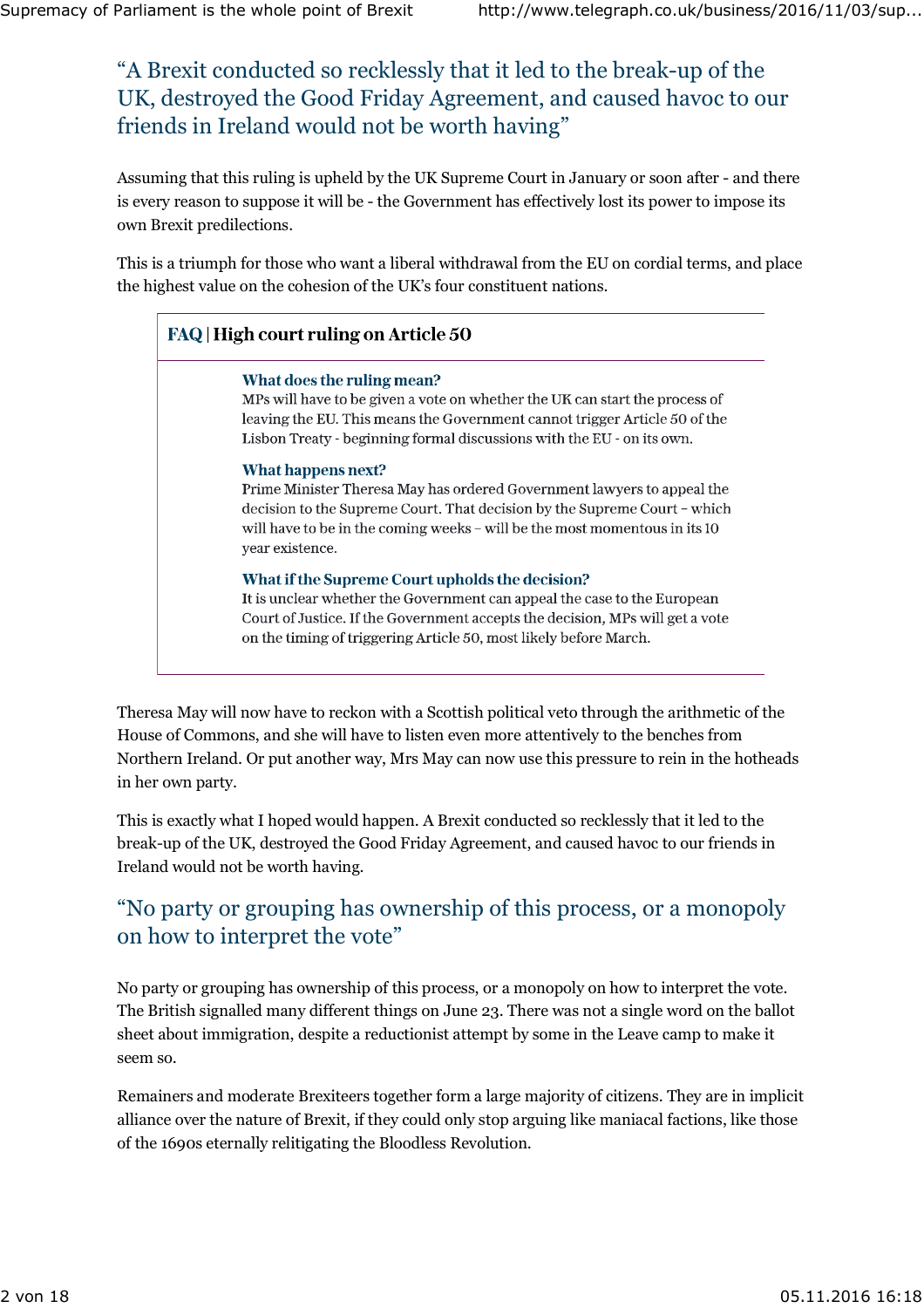

Britons fought incessantly through the 1690s over the Bloodless Revolution, with some Tories forever plotting to restore Stuart absolutism

The EU treaties are like no ordinary treaty, and the referendum was not an election where the winner takes all. To see the events of this year in narrow tactical terms is to misunderstand the historical enormity of what has happened.

The Government certainly has no electoral mandate to impose a particular form of Brexit - be it hard, clean, diamantine, or whatever you care to call it - against the collective will of Parliament, if that is what it intends to do.

The window is now open for a more equal debate about the appropriate access to the EU single market and passporting for the City, and this new possibility has been instantly reflected in the value of sterling, back up to a one-month high of \$1.2445 against the dollar.

## The window is now open for a more equal debate about the " appropriate access to the EU single market and passporting for the City, and this new possibility has been instantly reflected in the value of sterling "

My own loose preference is for some variant of the European Economic Area as a transition arrangement for the next decade, a phased withdrawal that allows Britain to negotiate trade deals gradually with the rest of the world.

To argue that this would reduce Britain to the status of Norway - or a sort of Puerto Rico - as a feeble outsider forced to accept rules imposed upon it, is to vastly misstate the correlation of power and strategic realities.

That reality is staring us in the face as Russia's Vladimir Putin amasses an estimated 330,000 troops on the EU's eastern border, and British reinforcements are sent to Romania, Poland, and the Baltics.